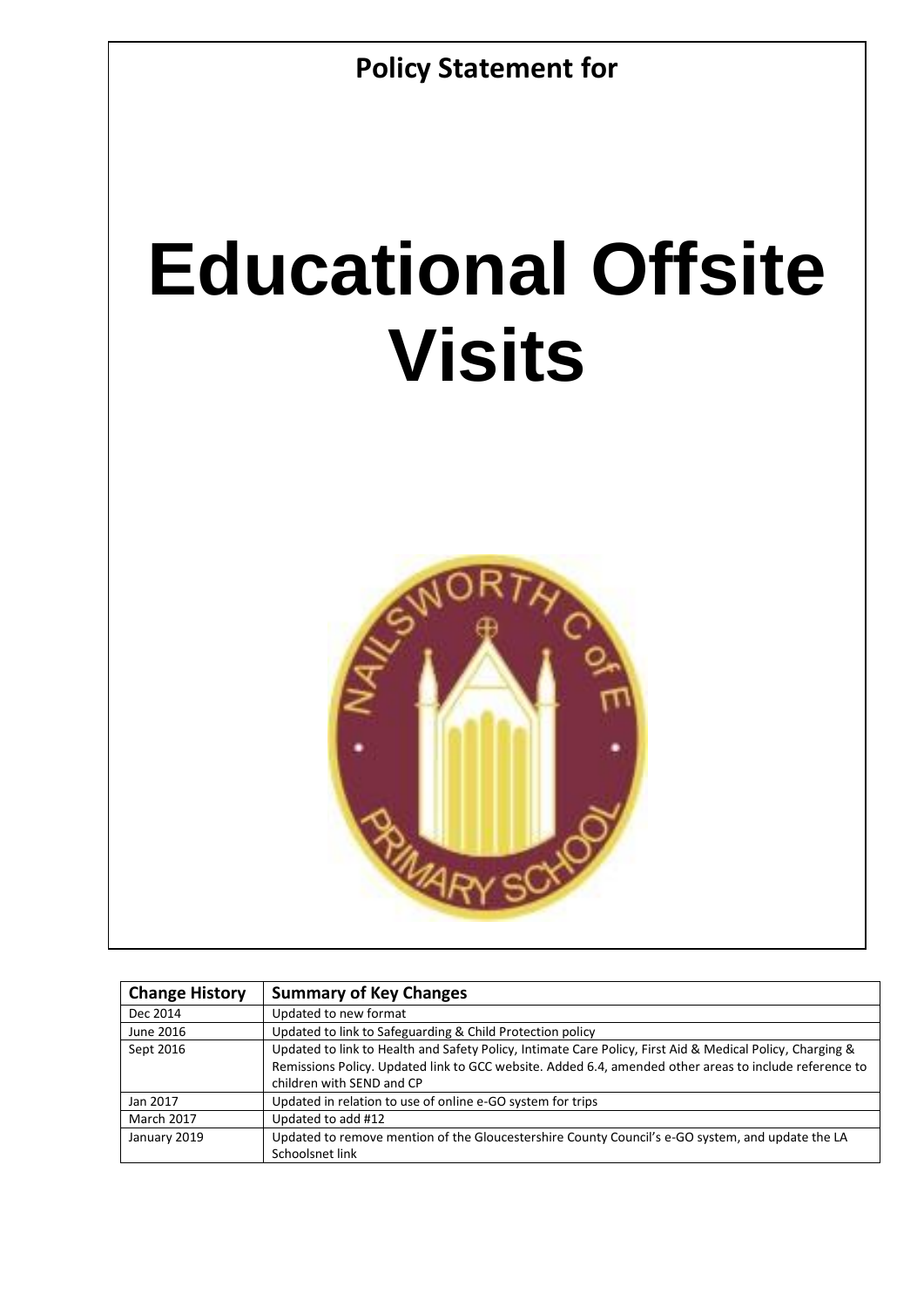# **Contents**

| 1  |  |
|----|--|
| 2  |  |
| 3  |  |
| 4  |  |
| 5  |  |
| 6  |  |
| 7  |  |
| 8  |  |
| 9  |  |
| 10 |  |
| 11 |  |
| 12 |  |
| 13 |  |
| 14 |  |

### <span id="page-1-0"></span>**1 Introduction**

- **1.1** Off-site visits are activities arranged by or on behalf of the school, and which take place outside the school grounds. The governors and teaching staff believe that off-site activities can supplement and enrich the curriculum of the school by providing experiences which would otherwise be impossible. All off-site activities must serve an educational purpose, enhancing and enriching our children's learning experiences.
- **1.2** In this policy we seek to establish a clear and coherent structure for the planning and evaluation of our off-site visits, and to ensure that any risks are managed and kept to a minimum, for the safety and health of all pupils at all times. Within these limits we seek to make our visits available to all pupils, and wherever possible to make them accessible to those with disabilities. The visits usually take place within the school day.

#### <span id="page-1-1"></span>**2 Aims**

- **2.1** The aims of our off-site visits are to:
	- enhance curricular and recreational opportunities for our pupils;
	- provide a wider range of experiences for our pupils than could be provided on the school site alone;

| Owner:                     | Resources Committee | Delegated To       | <b>Business Manager</b> |
|----------------------------|---------------------|--------------------|-------------------------|
| <b>Review Frequency</b>    | Three Years         | Updated            | Jan 2019                |
| Version <sup>'</sup>       | 1.3                 | <b>Next Review</b> | Jan 2021                |
| Date ratified by governors |                     |                    |                         |
| <b>Review Author</b>       | SE                  | Published on       | Yes                     |
|                            |                     | Website            |                         |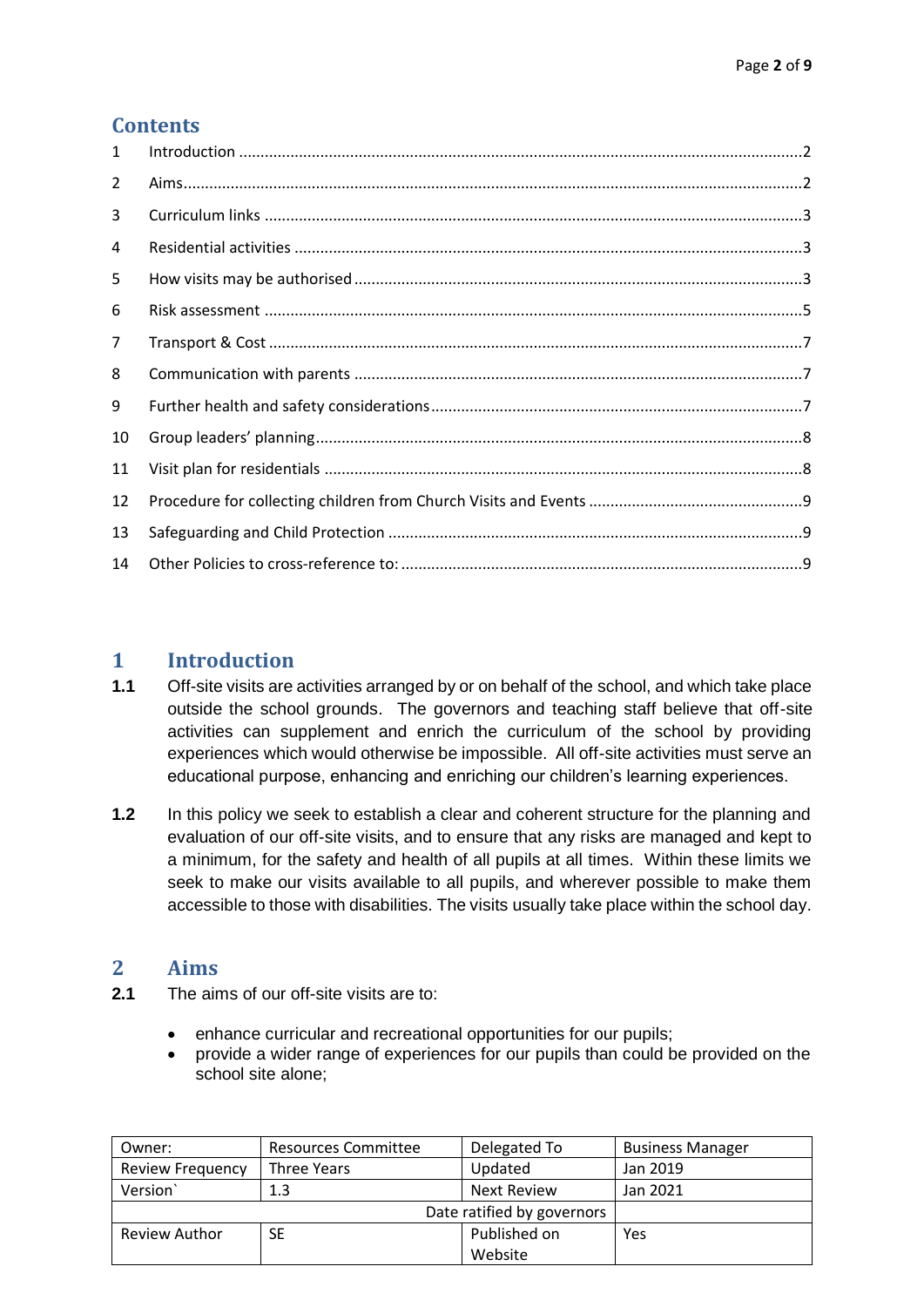• promote the independence of our children as learners, and enable them to grow and develop in new learning environments.

These visits begin with short excursions into the local area in the Early Years, and progress to a residential experience towards the end of Key Stage 2.

# <span id="page-2-0"></span>**3 Curriculum links**

- **3.1** For each subject in the curriculum there is a corresponding programme of activities (which includes visits to the school by specialists). All these activities are in line with guidance published by the LA:
	- English theatre visits, visits by authors, poets and theatre groups;
	- Science use of the school grounds, visits to botanical gardens;
	- Mathematics use of shape and number trails in the local environment:
	- History castle visits, study of local housing patterns, local museums;
	- Geography use of the locality for fieldwork, village trails;
	- Art and design art gallery visits, use of the locality;
	- PE a range of sporting fixtures, extra-curricular activities, visits by specialist coaches, swimming;
	- Music a variety of specialist music teaching, extra-curricular activities, local schools' orchestra, concerts for parents to hear;
	- design and technology visits to local factories or design centres;
	- ICT its use in local shops/libraries/secondary schools etc;
	- RE visits to local centres of worship, visits by local clergy.
	- PSHE and citizenship visit to the fire station or an old people's residential home, visits by local police officers and health workers.

## <span id="page-2-1"></span>**4 Residential activities**

- **4.1** Children in Year 5 and Year 6 have the opportunity to take part in a residential visit. The residential visits are chargeable to parents, although the school endeavours to secure grant funding to assist those parents on certain benefits.
- **4.2** The residential visit enables children to take part in outdoor and adventure activities as part of their PE work. We undertake this visit only with the written agreement of the LA SHE (Safety, Health and Environment) Team. We provide qualified instructors for all specialist activities that we undertake.

#### <span id="page-2-2"></span>**5 How visits may be authorised**

**5.1** The head teacher will appoint a party leader to be responsible for running the activity. This will normally be the class teacher employed at the school.

| Owner:                     | Resources Committee | Delegated To | <b>Business Manager</b> |
|----------------------------|---------------------|--------------|-------------------------|
| <b>Review Frequency</b>    | Three Years         | Updated      | Jan 2019                |
| Version                    | 1.3                 | Next Review  | Jan 2021                |
| Date ratified by governors |                     |              |                         |
| <b>Review Author</b>       | SE                  | Published on | Yes                     |
|                            |                     | Website      |                         |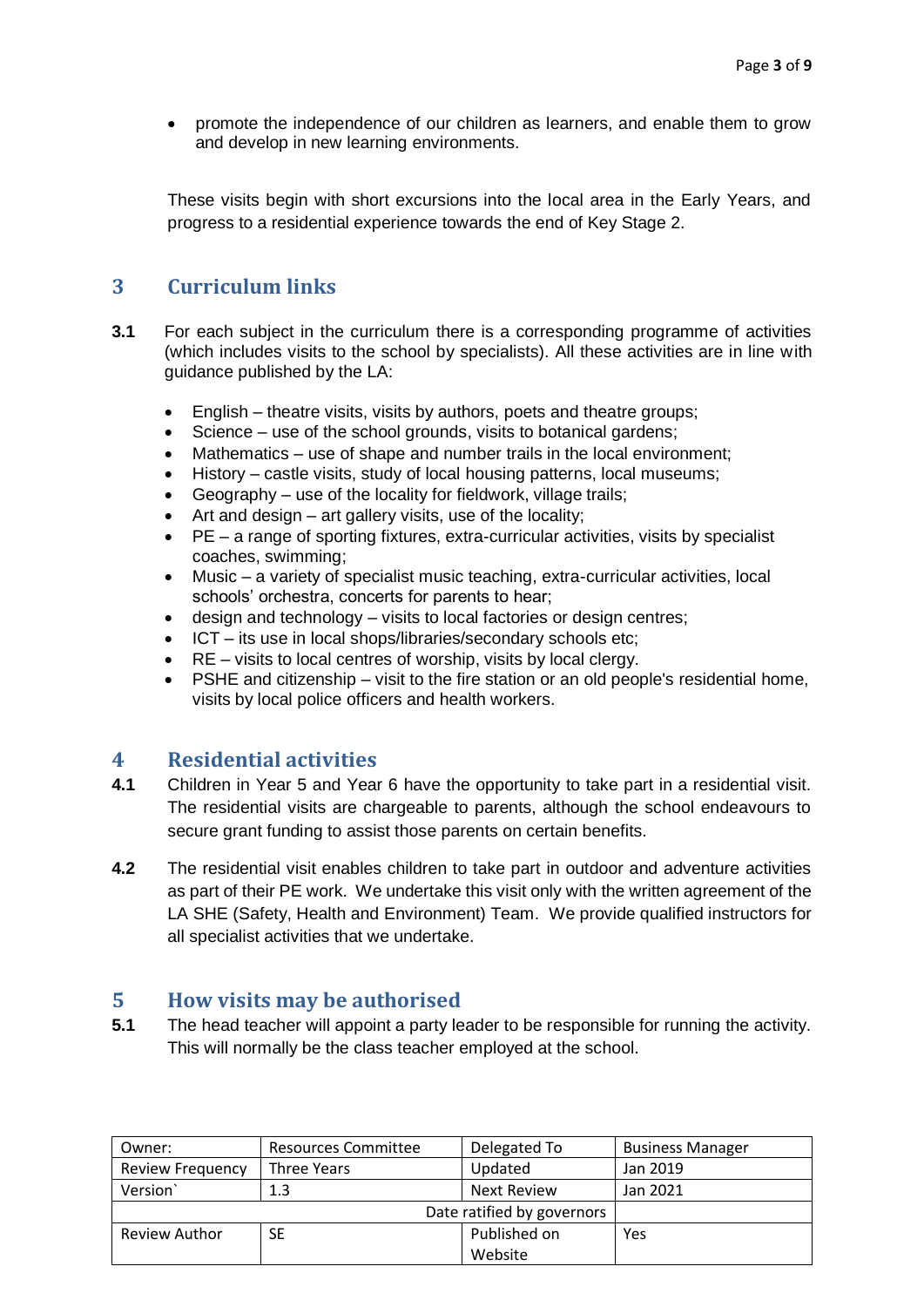- **5.2** The school's Educational Visits Coordinator, Sarah Edwards, will be involved in the planning and management of off-site visits. She will:
	- Ensure that all staff are aware of the school's guidance for arranging school trips (this guidance, together with costings and parent letter templates, are saved in the Teacher's folder of One Drive);
	- ensure that risk assessments are completed and saved on the school's One-Drive;
	- support the headteacher and governing body in their decisions on approval;
	- ensure competent staff lead and help with trips:
	- organise related staff training;
	- verify that all staff have had DBS checks;
	- check that a letter from the coach company assures us their drivers hold DBS checks and that their vehicles are adequately maintained to safety standards;
	- ensures that all necessary permissions and medical forms are obtained;

Staff arranging or otherwise involved in off-site activities must familiarise themselves with the regulations, advice and procedures published by the LA (and available from the school office), and all off-site activities must take place in accordance with the LA's instructions. These instructions can be found on Schoolsnet at:

[https://www.gloucestershire.gov.uk/schoolsnet/gccplus/health-and-safety/she-a-z-health](https://www.gloucestershire.gov.uk/schoolsnet/gccplus/health-and-safety/she-a-z-health-safety-advice-guidance/offsite-educational-visits/)[safety-advice-guidance/offsite-educational-visits/](https://www.gloucestershire.gov.uk/schoolsnet/gccplus/health-and-safety/she-a-z-health-safety-advice-guidance/offsite-educational-visits/)

- **5.3** Where staff are proposing to arrange an off-site activity, they must follow the guidance given and saved in the Teacher's folder on OneDrive and copied here:
	- **1. Give yourself plenty of time (at least a month) to plan and organise a class trip**
	- **2.** Check the preferred date for your trip in the school calendar to ensure that there are no clashes with other events (please also avoided music lesson days if any of your children attend)
	- **3.** Enter the date in the calendar, even if it is a provisional date
	- **4.** If a coach is required, please give the following information to Cat in the Office, so that she can obtain quotes:
		- Date of trip
		- Time leaving and time returning to school
		- Destination with postcode
		- Total number of seats (pupils and adults)
	- **5.** Decide if you want to subsidise the trip with your class budget
	- **6.** Complete the costing form to calculate the per pupil cost
	- **7.** Decide whether the trip is viable
	- **8.** If you are going ahead with the trip BOOK THE VENUE and forward any confirmation emails or invoices by email to [admin@nailsworth.gloucs.sch.uk](mailto:admin@nailsworth.gloucs.sch.uk)  as soon as possible. NB Our preferred method of payment is by invoice before the trip – please ensure that an invoice has been requested in plenty of

| Owner:                     | Resources Committee | Delegated To | <b>Business Manager</b> |
|----------------------------|---------------------|--------------|-------------------------|
| <b>Review Frequency</b>    | Three Years         | Updated      | Jan 2019                |
| Version                    | 1.3                 | Next Review  | Jan 2021                |
| Date ratified by governors |                     |              |                         |
| Review Author              | SE                  | Published on | Yes                     |
|                            |                     | Website      |                         |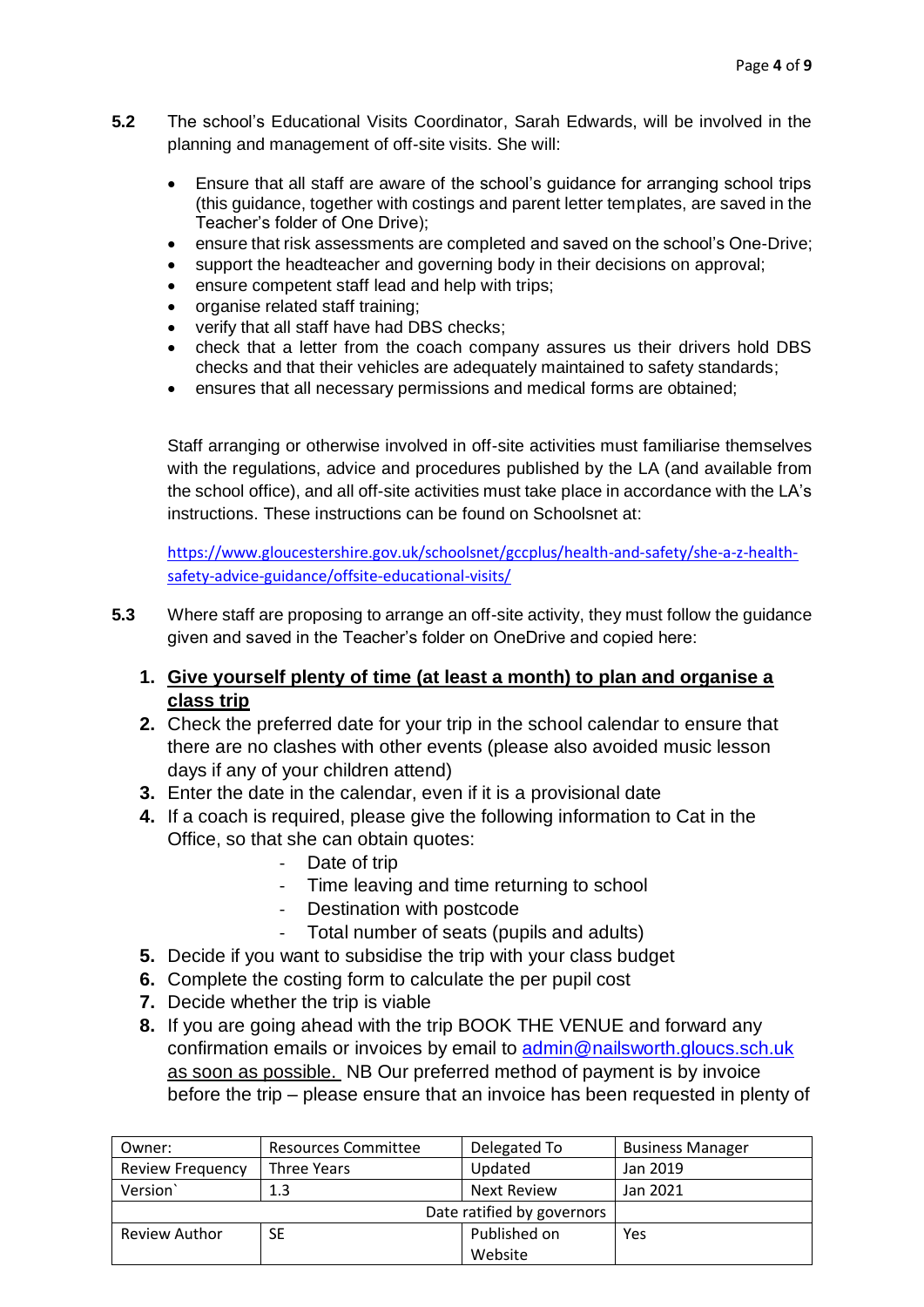time for BACS payments to be made (at least five working days before the trip).\*\*

- **9.** Ask Cat in the office to BOOK THE COACH as soon as possible
- **10.**Complete a Risk Assessment (see One Drive/Policies new/Risk Assessments/Offsite and Educational Visits TEMPLATE)
- **11.**Write a letter to parents using the approved template, please amend/delete as necessary [if the per pupil cost will be over £20, please see Sarah to add BACS payment option to letter]
- **12.**Send completed costing form and letter to office BEFORE sending letter home to parents
- **13.**Send letter home to parents TWO WEEKS before the date of the trip.

\*\* Paying by invoice ensures that we are able to claim back the VAT; which reduces the cost to parents. Please be aware that the school DOES NOT have a payment card. If your chosen venue only accepts credit/debit card payments, you will need to either make the payment yourself and claim it back through your wages, or speak with Vince.

- **5.4** Where the activity involves a period of more than 24 hours, an overnight stay, or a journey by sea or air, the headteacher will seek the approval of the Local Authority SHE team before permitting the activity to take place.
- **5.5** It is our policy that all children should be able to participate in educational visits. Where a child with SEND is eligible for a trip, we will make every effort to ensure that s/he is included. We may seek guidance from parents to help us adapt our programme, and we will make any reasonable adjustments to our itinerary to include a child with SEND. Any such adjustments will be included in the risk assessment.

#### <span id="page-4-0"></span>**6 Risk assessment**

- **6.1** A comprehensive risk assessment is carried out by the group leader before the proposed visit. It will assess the risks which might be encountered on the visit, and will indicate measures to prevent or reduce them. The risk assessment should be based on the following considerations:
	- What are the hazards?
	- Who might be affected by them?
	- What safety measures are needed to reduce risks to an acceptable level?
	- Can the group leader put the safety measures in place?
	- What steps will be taken in an emergency?

A risk assessment pro-forma can be found in the Teacher's folder of the school's OneDrive.

**6.2** Staff planning an off-site activity should make a preliminary visit to the venue, in order to carry out an on-site risk assessment. It is important to take into account the probable

| Owner:                     | Resources Committee | Delegated To       | <b>Business Manager</b> |
|----------------------------|---------------------|--------------------|-------------------------|
| Review Frequency           | Three Years         | Updated            | Jan 2019                |
| Version                    | 1.3                 | <b>Next Review</b> | Jan 2021                |
| Date ratified by governors |                     |                    |                         |
| <b>Review Author</b>       | SE                  | Published on       | Yes                     |
|                            |                     | Website            |                         |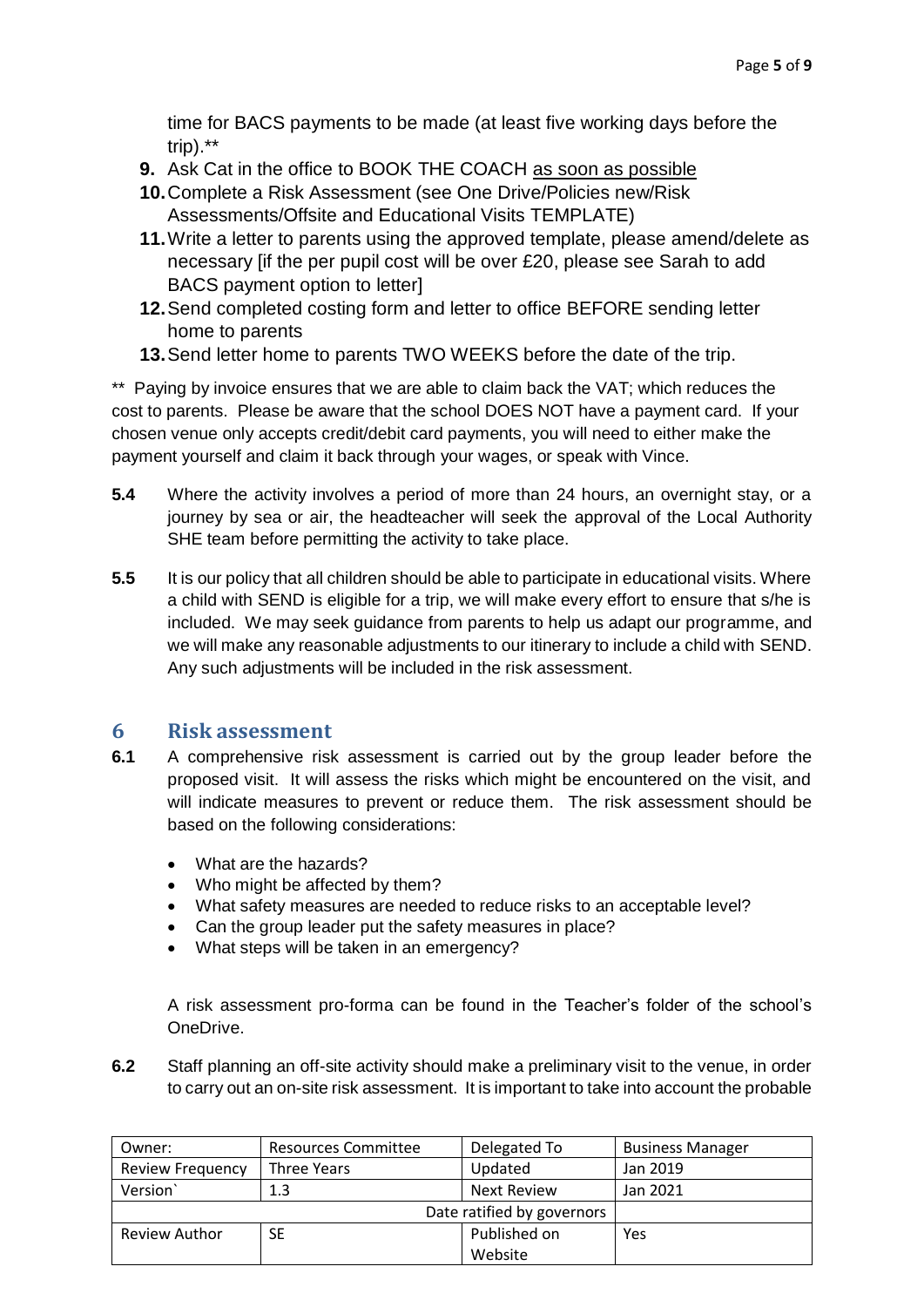weather conditions at the time of year proposed for the trip, and the party leader should take careful account of the facilities available, with due regard to the proposed size of the group. They should also assess the site's suitability with regard to the age and any particular needs of the children. They will also consider the venue's own approach to security and to health and safety. Venues providing instructor-led activities will have their own risk assessments for particular sessions, and these assessments may be adopted if it is impractical for the group leader to experience the activity beforehand, or if s/he lacks the skills required to make informed judgements about the risks it may involve. The LA will not have given its approval for the residential visit unless it is satisfied with the venue, its instructors and their risk assessment procedures.

- **6.3** It is important to assess and record any health, safety or security issues that are identified during the preliminary visit. Any such issues will be taken into account when the final decision is taken on whether the visit should proceed, and the Visit Plan must state both the extent of any risks involved, and the measures that will be taken to reduce or eliminate them. The cost of these preliminary visits should be built into the overall financial arrangements for the visit itself.
- **6.4** Risk assessments for any individual pupils with SEND or child protection should be checked by the group leader and where relevant, risks relating to individuals should be added to the risk assessment for the trip. The Special Educational Needs & Disabilities Policy and the Safeguarding & Child Protection Policy should be referred to for further guidance.
- **6.5** An activity should normally have sufficient adults taking part to provide the following minimum ratios:
	- 1 adult for every 6 pupils in Years 1-3
	- Reception classes, i.e. Under 5s, should have a higher ratio to be determined by risk assessment.
	- 1 adult for every 10-15 pupils in Years 4-6.

Any trip will require a minimum of three adults. However, these are *minimum* requirements, and may *not* provide adequate supervision in all cases. In working out the ratio of adults to pupils, the group leader must make provision for any pupils with SEND who require individual support.

- **6.6** A risk assessment must also cover transport to and from the venue. The coach company we use on a regular basis has provided us with a letter detailing all the health and safety measures it routinely takes, including:
	- the provision and required use of seat belts;
	- proper vetting of the driver by the police;
	- proper insurance for the driver;
	- details of first aid and emergency equipment;
	- breakdown procedures.

| Owner:                     | <b>Resources Committee</b> | Delegated To       | <b>Business Manager</b> |
|----------------------------|----------------------------|--------------------|-------------------------|
| <b>Review Frequency</b>    | Three Years                | Updated            | Jan 2019                |
| Version                    | 1.3                        | <b>Next Review</b> | Jan 2021                |
| Date ratified by governors |                            |                    |                         |
| Review Author              | SE                         | Published on       | Yes                     |
|                            |                            | Website            |                         |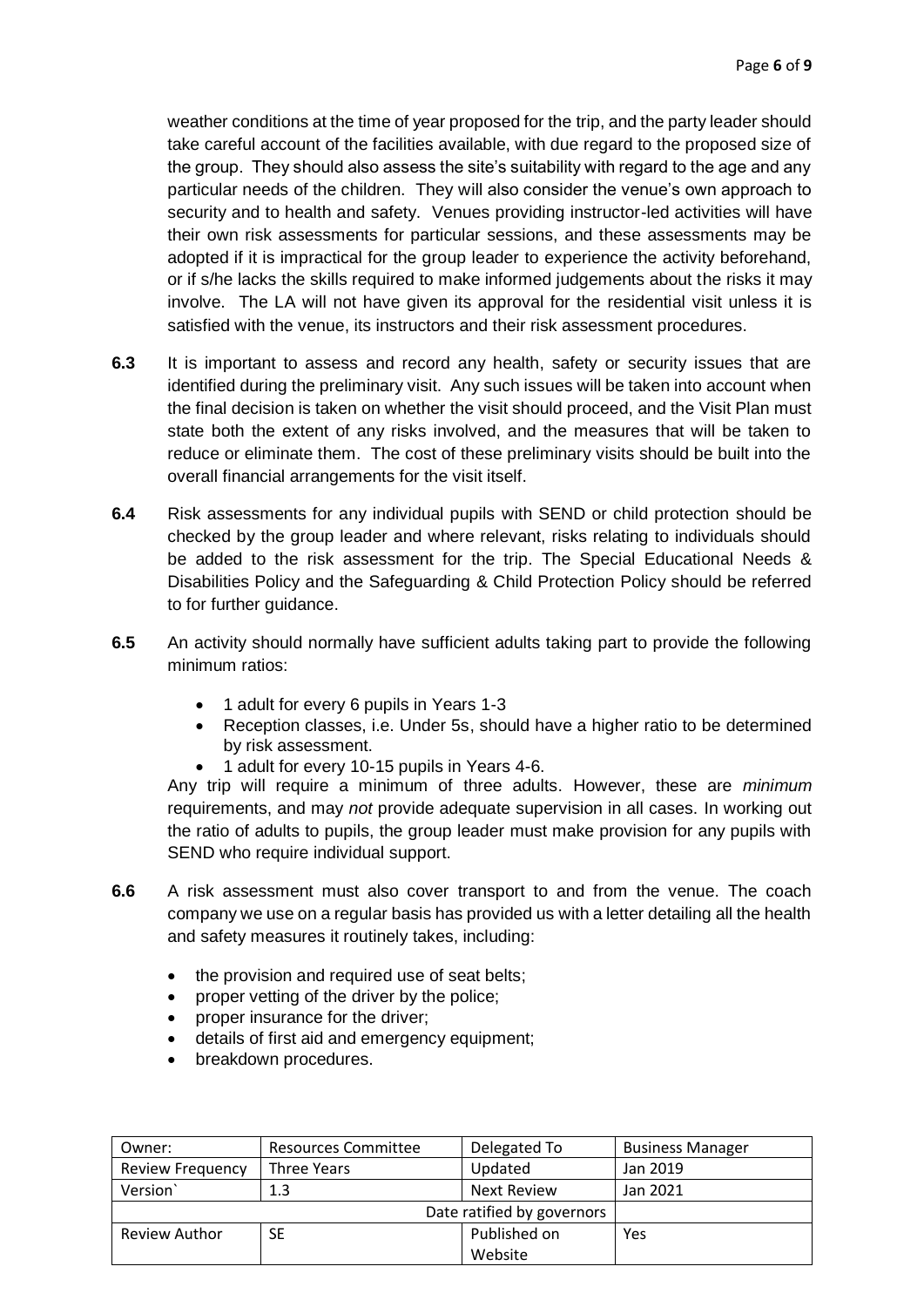- **6.7** The group leader will ensure that all adults involved in a trip are supervised by school staff members who have been subject to appropriate police checks.
- **6.8** All completed risk assessments must be saved in the Teacher's folder on OneDrive.

#### <span id="page-6-0"></span>**7 Transport & Cost**

- **7.1** The costing of off-site activities should include any of the following that apply:
	- transport;
	- entrance fees;
	- insurance:
	- provision of any special resources or equipment;
	- costs related to adult helpers;
	- any refreshments the school has opted to pay for.
- **7.2** Transport arrangements will allow a seat for each member of the party. It is our policy only to use coaches fitted with seat or lap belts, and to insist that they be worn by all those participating in the visit.

#### <span id="page-6-1"></span>**8 Communication with parents**

- **8.1** The parents of children taking part in an off-site activity should be provided with all appropriate information about the intended visit. Parents do not have to give their permission before a child can be involved in off-site activities during the school day. Permission is required for any trips starting or ending outside the school day, including overnight trips. A template for the letter to parents is saved in the Teacher's folder on OneDrive.
- **8.2** Funding for off-site activities is provided mainly by parental contributions (voluntary except in the case of residential visits), with Pupil Premium Funding being available for specific pupils. This is made clear to parents in all correspondence about an educational visit at the planning stage.
- **8.3** No child may be excluded from an activity because of the unwillingness or inability of the parent to make a contribution. Parents will be informed of this principle through the school prospectus and letters sent home about intended visits.
- **8.4** The timetable for the payment of contributions should allow for the headteacher to make a decision about the financial viability of the activity in reasonable time. The charging and remissions policy should be referred to and followed.

#### <span id="page-6-2"></span>**9 Further health and safety considerations**

**9.1** All adults accompanying a party must be made aware, by the party leader, of the emergency procedures which will apply. Each adult should be provided with an

| Owner:                     | Resources Committee | Delegated To       | <b>Business Manager</b> |
|----------------------------|---------------------|--------------------|-------------------------|
| <b>Review Frequency</b>    | Three Years         | Updated            | Jan 2019                |
| Version                    | 1.3                 | <b>Next Review</b> | Jan 2021                |
| Date ratified by governors |                     |                    |                         |
| <b>Review Author</b>       | <b>SE</b>           | Published on       | Yes                     |
|                            |                     | Website            |                         |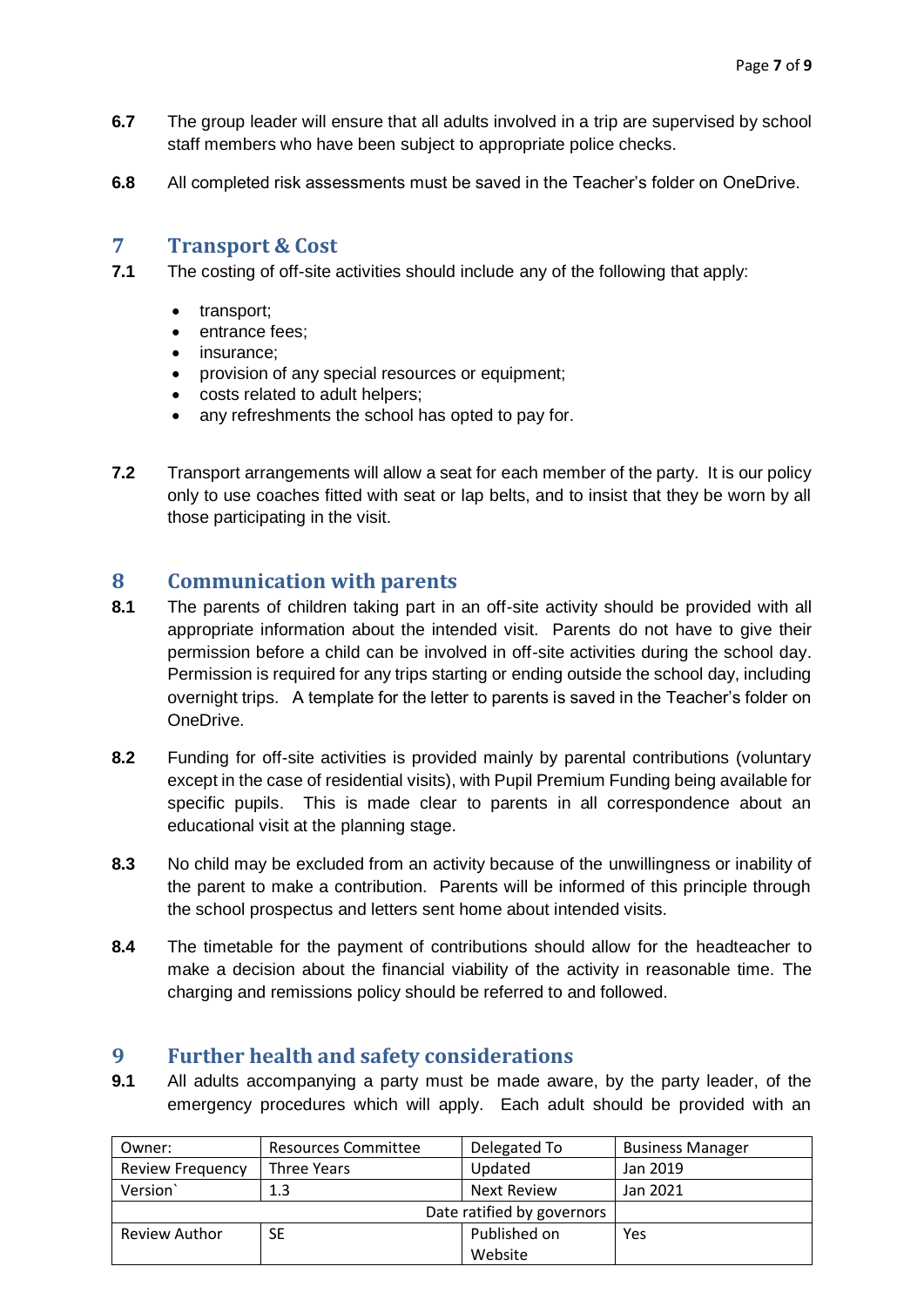emergency telephone number. This will normally be the school number, but where an activity extends beyond the normal school day the home or mobile telephone number of a designated emergency contact should be provided.

- **9.2** Before a party leaves school the school office should be provided with a list of everyone, children and adults, travelling with the party. All staff and children will be signed out and back into school, as relevant.
- **9.3** The safety of the party, and especially the children, is of paramount importance. During the activity the party leader must take whatever steps are necessary to ensure that safety. This involves taking note of any information provided by medical questionnaire returns and ensuring that children are both safe and well looked after at all times. Staf should have read the First Aid and Medical Policy, Intimate Care Policy and Safeguarding & Child Protection Policy and these should be used to guide planning.
- **9.4** Prior to an activity, if it is felt that the behaviour of an individual child is likely to compromise the safety of others or the good name of the school, the party leader should discuss with the headteacher the possibility of excluding that child from the activity. The behaviour policy should be read and used to guide any decisions.

#### <span id="page-7-0"></span>**10 Group leaders' planning**

Group leaders must read thoroughly the appropriate guidance for off-site activities: [https://www.gloucestershire.gov.uk/schoolsnet/gccplus/health-and-safety/she-a-z-health](https://www.gloucestershire.gov.uk/schoolsnet/gccplus/health-and-safety/she-a-z-health-safety-advice-guidance/offsite-educational-visits/)[safety-advice-guidance/offsite-educational-visits/](https://www.gloucestershire.gov.uk/schoolsnet/gccplus/health-and-safety/she-a-z-health-safety-advice-guidance/offsite-educational-visits/)

#### <span id="page-7-1"></span>**11 Visit plan for residentials**

- risk assessment;
- trip costings;
- report on preliminary visit;
- applications for approval of visit;
- general information;
- names, ages, contact details, permission forms, medical records and other relevant details of all those going on the visit;
- travel schedule:
- accommodation plan (if applicable);
- full plan of activities;
- fire precautions and evacuation procedures;
- intended arrangements for supervision;
- insurance arrangements for all members of the group**;**
- emergency contacts and procedures;
- general communications information;
- quidance for party leaders;
- guidance for the emergency contact and headteacher;
- medical questionnaire returns;

| Owner:                     | Resources Committee | Delegated To | <b>Business Manager</b> |
|----------------------------|---------------------|--------------|-------------------------|
| <b>Review Frequency</b>    | Three Years         | Updated      | Jan 2019                |
| Version                    | 1.3                 | Next Review  | Jan 2021                |
| Date ratified by governors |                     |              |                         |
| Review Author              | SE                  | Published on | Yes                     |
|                            |                     | Website      |                         |